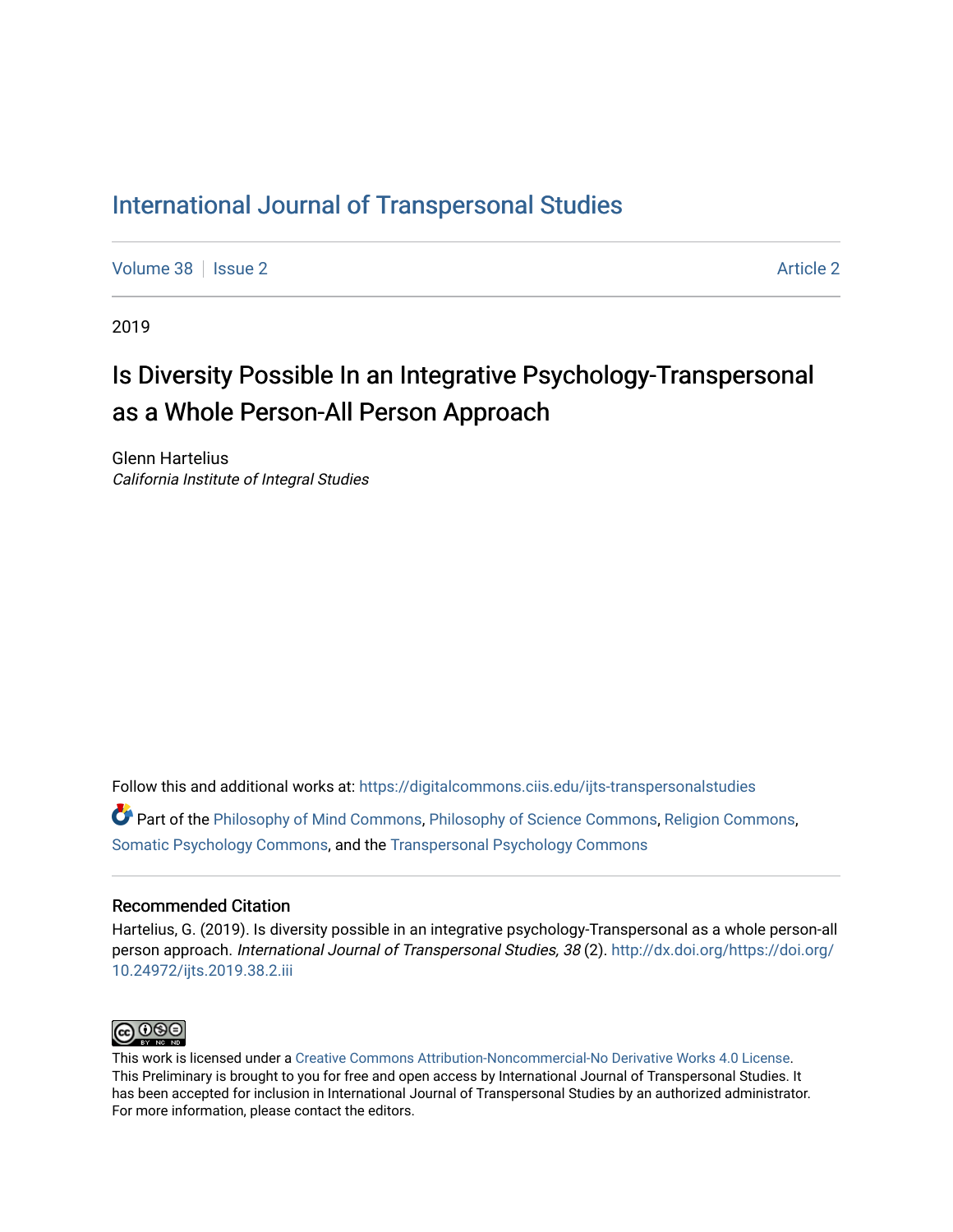## Is Diversity Possible In an Integrative Psychology-Transpersonal as a Whole Person-All Person Approach

Cover Page Footnote N/A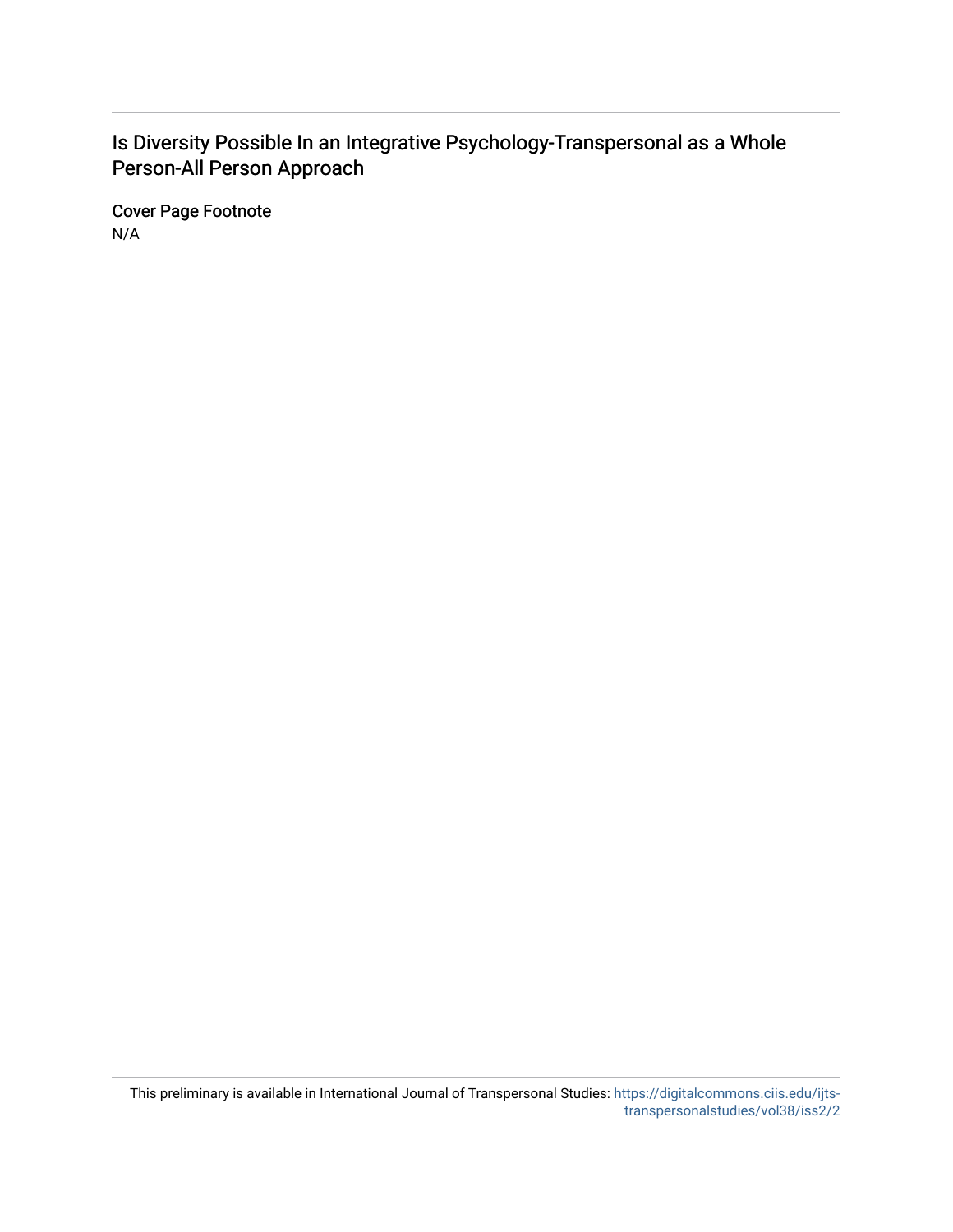# **Is Diversity Possible in an Integrative Psychology? Transpersonal as a Whole Person / All Person Approach**

## **Editor's Introduction**

The vision of an integrative psychology<br>that encompasses the whole person is an<br>inspiring one—holistic views on mental<br>and emotional wellbeing working in collaboration that encompasses the whole person is an inspiring one—holistic views on mental and emotional wellbeing working in collaboration with conventional methods, and topics of human presence and consciousness taking their place alongside cognition and behavior. In an integrative psychology the rigorous field of parapsychology would no longer be set apart, since psychology would be truly inclusive of all aspects of human being as they are expressed in cultures across the world. Yet sketching the broad and uplifting strokes of such an enterprise is much easier than discerning how such an integration might be implemented effectively.

If an integrative psychology is to be more than a crudely sewn patchwork of scientific and popular ideas, it needs to be able to embrace diverse cultural frames of reference in ways that create a degree of cohesion. This cohesion cannot be one achieved by imposing a uniform framework on the riotous variety of human societies. For example, assuming that all spiritual traditions are attempting to achieve nondual consciousness imposes an illfitting frame that exalts some paths and denigrates others based on a construct that is likely foreign to many of the associated communities (Ferrer, 2002). Nor can inclusiveness be accomplished by naïvely substituting traditional beliefs for the tenets of science. For example, the Buddhist notion of *emptiness* is a spiritual or philosophical concept that

can be studied by science, but cannot be adopted as part of science (e.g., Van Gordon et al., 2016).

Before going further, it may be useful to consider what kind of integration will best serve an integrative psychology. Integration can be the mere *incorporation* of different elements whether or not they form a congruent whole—as in, adding pennies to pancake batter—or in the unequal inclusion of societal groups—as in slavery or ethnic underclasses. Much of integrative medicine seems to take this approach by simply including alternative health care treatments such as acupuncture or other traditional methods along with scientific medicine, even though there is no shared framework to guide these combinations (cf. Gavura, 2013).

Integration can also be a coordination of different elements that attempts to bring them into some harmony. Earlier pursuits of this form of integration in psychology include efforts to organize the discipline on the basis of behavioral units (Marston et al., 1931), integrated psychological states (Thorne, 1967), self-knowledge (Welwood, 1979), or visions of a unifying spiritual ultimate (Wilber, 1999). The first three of these have not taken root, and the last, though moderately influential, is more of a spiritual philosophy than a psychology (Hartelius, 2017). While there have been calls for a set of psychological principles that can account harmoniously for the entire range of culturally situated human experience (Kozlov, 2009; Rongshuang, 2002; Walsh & Vaughan, 1983), this goal has not been achieved.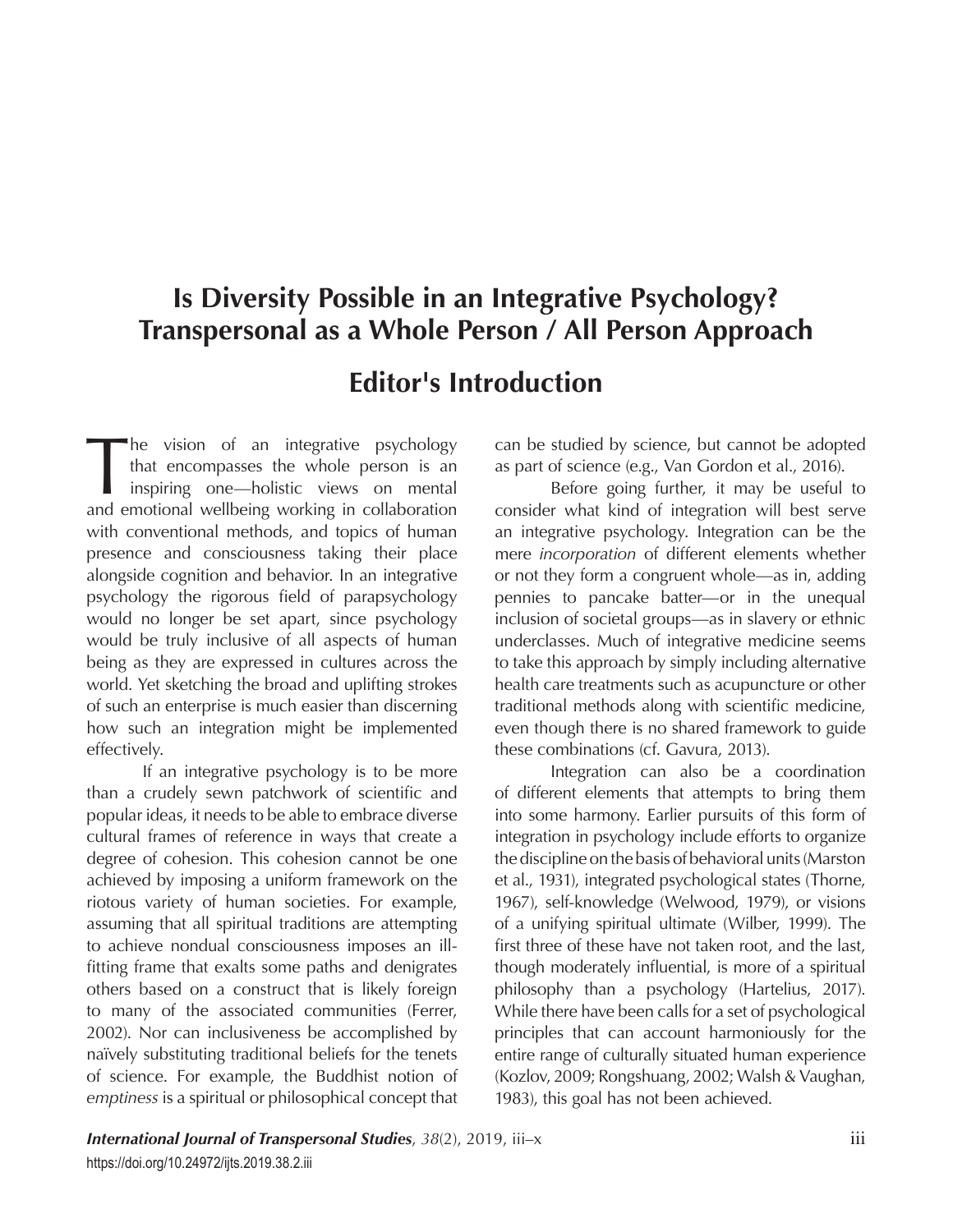Applications of participatory thought (Ferrer, 2002, 2017; Hartelius & Ferrer, 2013) within transpersonal psychology may open the way for a middle ground between simple incorporation and forced efforts at harmonization: an integrative approach that is congruent enough to remain a scientific discipline yet inclusive of a much broader range of human experience and approaches to healing and post-conventional development. What this requires is not *less science*—not some diminished, diluted, or compromised version of science—but *more science*. When scientific researchers encounter, say, an indigenous culture, they are careful to distinguish between the beliefs of that community and the empirical facts. But those same researchers may at times be less critical about the filters and assumptions of their own culture, and may allow some of the latter to become absorbed into scientific culture. It is by developing a more critical stance toward the common-sense reality assumptions of Western culture that *more science* can open the way for *more inclusion* in psychology (Hartelius et al., 2017).

A step in the right direction is illustrated by Bakow and Low's (2018) study of South African individuals who experienced *ukuthwasa*—the calling to become a *sangoma*, or indigenous healer. This calling involves symptoms in the *thwasa*—the called individual—that in Western terms are diagnosed as "a brief psychotic disorder, schizophrenia, or a depression with psychotic features" (p. 448); psychiatric treatment is reported to be ineffective, but traditional healers appear to obtain resolutions. One thwasa who worked as a Western-trained professional had the experience of understanding her symptoms as psychotic, but simultaneously as representing communication from her ancestors. The authors wisely called for a "culture-specific, pluralistic understanding" (p. 436) of such conditions appreciating that "underlying biological phenomena are manifested in culture-specific ways" (p. 449). This proposal represents a strong step forward toward an approach that incorporates both cultural contextuality and scientific views.

One limitation of Bakow and Low's (2018) universalistic/relativistic model is that in a scholarly setting neurobiological findings will be considered empirical and primary, while those related to culture will be understood as culturally constructed and secondary. While this South African study is a thoughtful and valuable pluristically informed inquiry, the resulting model is not cross-cultural. By assuming that the biological phenomena associated with ukuthwasa are universal and "underlying" (p. 449), and that culture merely shapes their manifestation, the study ultimately situates its crosscultural findings in a monocultural frame.

What is lacking here is scientific maintenance of a skeptical stance toward the reality assumptions of Western culture just as is done with indigenous or other cultures. Reality assumptions within worldviews are both more pervasive and more tenuously grounded than many of the more pragmatic expectations within societies. For example, traditional Zulu culture holds that ancestors can communicate with the living (Bakow & Low, 2018), but White Western Christian cultures usually assume this is impossible; there is no definitive evidence either way. Yet psychologists will routinely describe positions such as the Zulu understanding of ancestor communication as a belief, while neglecting to observe that the contrary stance—that such phenomena cannot occur—is also a belief.

I got my first glimpse of this fact at the age of 16 when, newly graduated from high school, I made my first trip to Israel to participate in the archaeological excavation of Caesarea Maritima—a city founded by Herod the Great on the shores of the Mediterranean. On weekends, dig volunteers like myself were transported to Jerusalem where we rested, partied, or explored the sites. I was prone to the latter, wandering through the Old City on my own and taking in the feeling of an ancient walled city as if it might transport me to a direct experience of longdistant eras. While on one of these jaunts I observed that here I was part of a world with quite different languages, customs, and views—one that was but a ripple in a river that already stretched back for thousands of years when Suleiman the Magnificent built its current battlements in the 16<sup>th</sup> century. This world was bustling and thriving before English was created—before cars or steam engines or science or even "the West"—and yet this very different world worked perfectly well. My world then—archaeology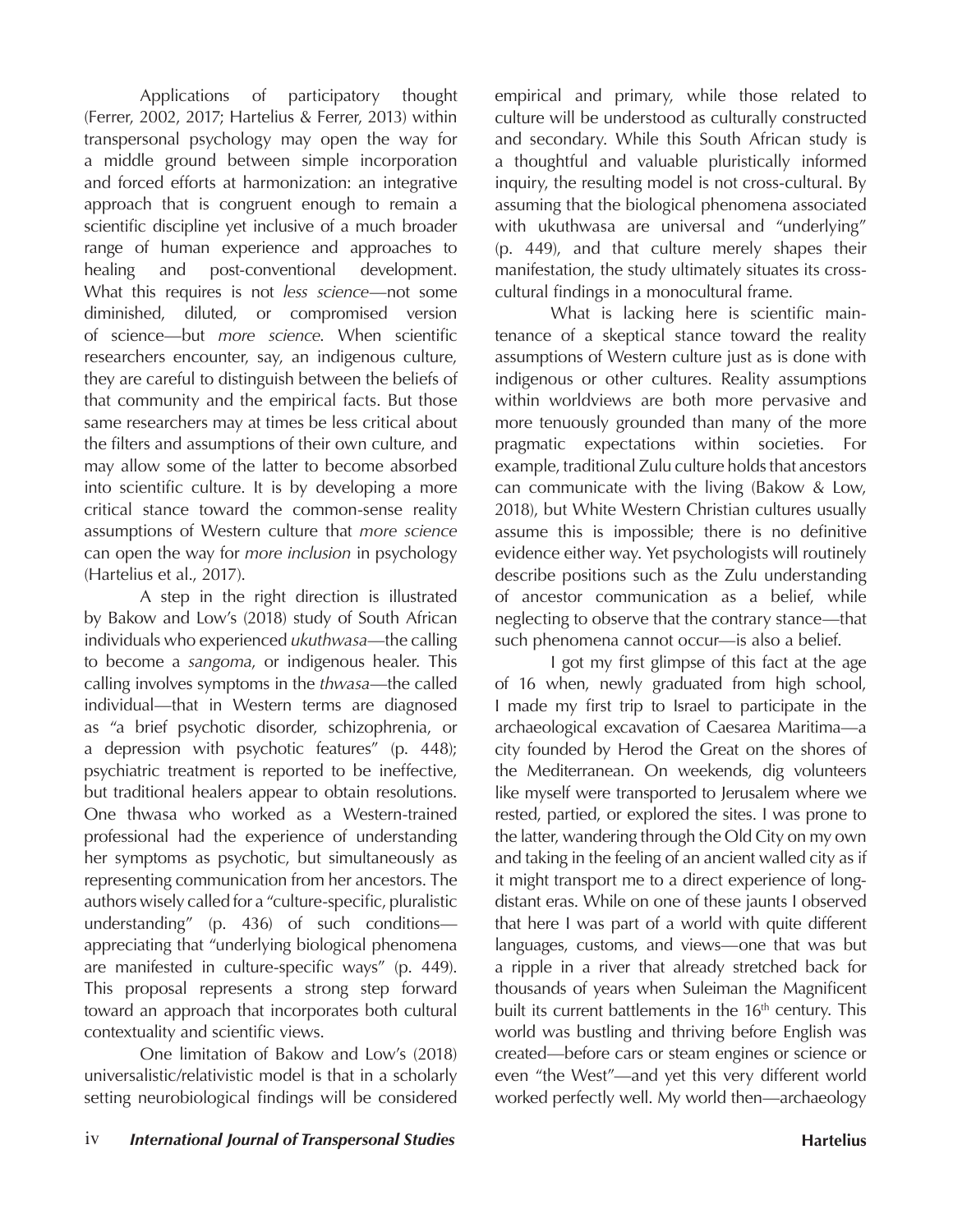and universities and eight-track tape players—was just one of many viable human worlds.

In the psychology of the world that I live in today, the notion that a Zulu person in South Africa can be called by their dead ancestors is no more than a cultural superstition. Yet this is not so much a scientific skepticism as it is a Western skepticism; it is not so much a neutral empiricism as a firm cultural belief that ancestor communication—along with similar exceptional human experiences—is impossible. Were that same skepticism also directed towards these adamant Western disbeliefs, it might be possible to arrive instead at a warmly interested agnosticism towards such experiences that holds many things as possible while it looks for better evidence (cf. Maslow, 1970).

Behind this firm disbelief of certain widelyreported human phenomena is something beyond a concern about the inclusion of metaphysical ideas in scientific discussion. Metaphysical ideas are, of course, ones that can never be experimentally tested. Physicists routinely assume that space is infinite, or that there may be multiple universes, despite the fact that it is unlikely either idea could ever be experimentally verified—and this raises few eyebrows. At the same time, a paper was retracted after presenting evidence that certain individuals were able to detect whether or not a person in a photograph was currently alive, at statistically verified levels above chance (Delorme et al., 2016). Despite being experimentally verified in at least a preliminary way, the phenomenon under study was apparently deemed impossible. Yet any number of non-Western cultures more familiar with such kinds of human experiences might find such an ability quite credible. Given that physics has also offered many odd and counterintuitive ideas that have been received tentatively and later proven to be measurable, it seems likely that the rejection of research on some exceptional human capacities rests not so much on sound scientific reasoning as on unacknowledged cultural biases within scientific culture.

A limitation of scientific psychology, then, is not its skepticism of other cultural beliefs, but its credulousness towards beliefs and disbeliefs rooted in mainstream Western culture. While it is true that extraordinary claims require extraordinary evidence, what is considered extraordinary in one culture may be quite mundane in another; for example, communication with ancestors is apparently not extraordinary in Zulu culture. If one imagines science in the center of a circle, with various cultural perspectives arranged around the periphery, the critique here is that one culture—in the form of mainstream Western thought—has been given a privileged chair in the center of the circle, next to science, where it co-directs its skepticism outward towards other cultural locations (Figure 1).



**Figure 1.** While science routinely brackets the reality assumptions of non-Western cultures (B-L), there appears to be some degree of conflation between scientific culture (S) and Western culture (A), so that some Western assumptions about reality have become implicit in the practice of science.

A first step toward more effective pluralism would then be to shift Western thought and culture out of its privileged location relative to science and return it to the periphery along with the rest of the world's societies (Figure 2). This approach contrasts with scattered efforts to create greater inclusiveness by placing some other culture in the position of privilege—for example, Buddhist psychology, Christian psychology, or Indigenous psychology. Substituting one set of cultural biases for another is not likely to result in better science (Figure 3), but making every effort to discern between science and

### **Is Diversity Possible in an Integrative Psychology?** *International Journal of Transpersonal Studies* v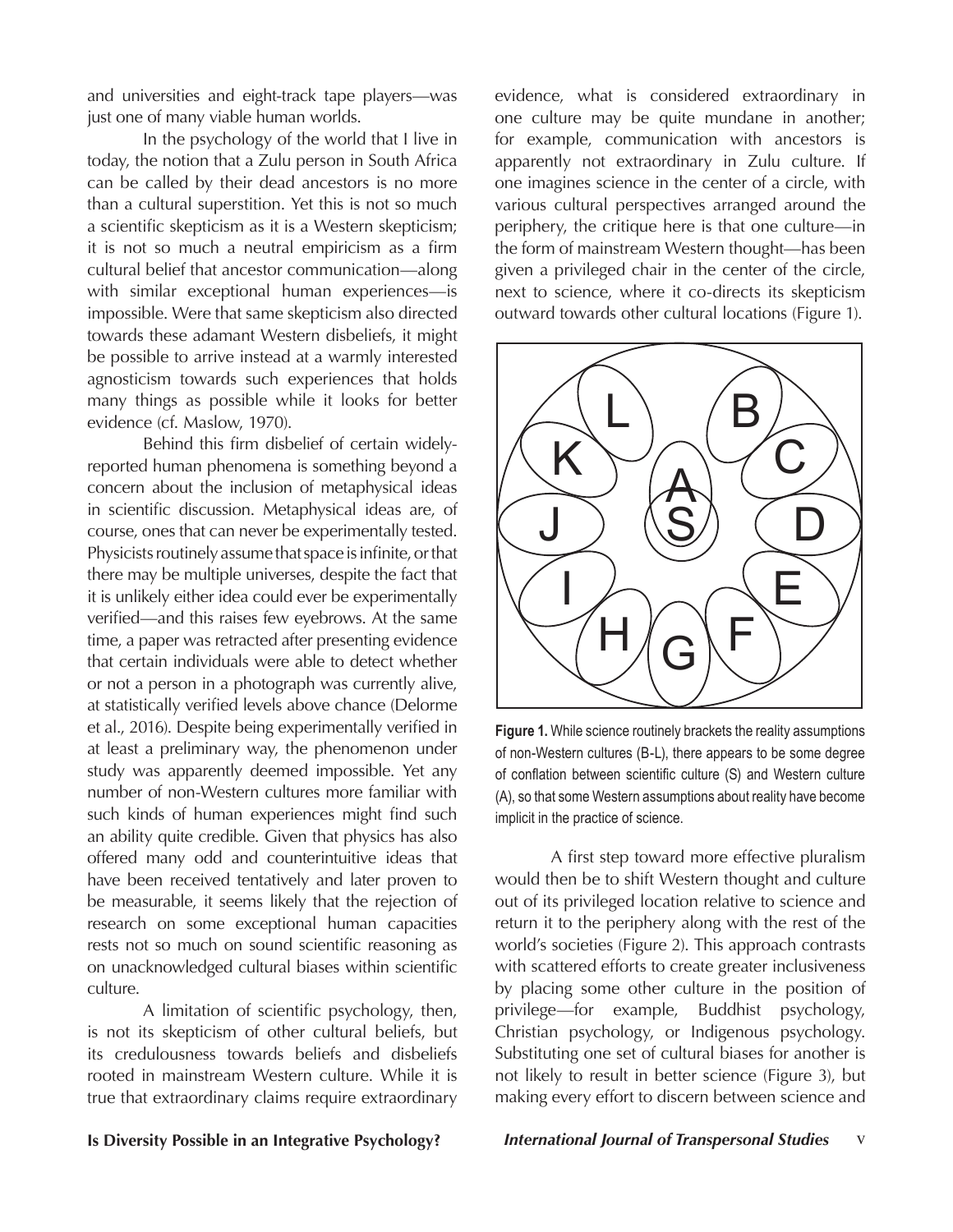embedded Western beliefs posturing as scientific realities, will improve the field.

Such a change would be less about principles of systematic rigor and experimental design, and more about which research questions can be asked without *a priori* elimination based on unexamined assumptions implicit within a Western worldview. Its impact would be felt disproportionately in areas such as psychology, sociology, and anthropology, where cultural assumptions about the nature of human persons and communities may covertly inform trajectories of research in ways that reinforce those same initial biases in a form of circularity. Such a shift would be particularly relevant to types of mystical, spiritual, and exceptional human experiences that are commonly reported in various cultures but marginalized in Western societies.

A simple example comes from a study of the impact of tea blessed by Buddhist monks (Shiah & Radin, 2013). In this study, adults unknowingly drinking tea treated with good intentions reported greater improvements in mood than those who believed they were drinking blessed tea, but were drinking untreated tea. That is, the reported impact of the treated tea on mood, when partaken without knowledge, was greater than the placebo effect of drinking untreated tea believed to be blessed. If replicable, this should be acceptable as direct scientific evidence despite its unfamiliarity to a Western reader. While there are any number of cultures that consider blessing to be a transmission that carries real world impact, Western culture views it as merely a social symbol—and holds as superstition the belief that it is anything more. It should be empirical evidence that helps to determine which of these positions is a cultural preconception.

One might validly ask whether subjecting experiential phenomena to a scientific lens reduces them to a materialistic view. This is problematic mainly if materialism is taken in its Western form. Western materialism, following superficial understandings of Descartes, divides reality into the material and the non-dimensional mental, with the latter also encompassing the spiritual; it seems likely that Descartes himself may not have held fully with the mind/body dualism that is ascribed to him (Urban, 2018). In this Cartesian frame, mental and spiritual phenomena have no substantive reality. Yet materialism as a philosophical stance that assumes everything is physical, is different than a Cartesian or Western materialism that specifically excludes mental and spiritual phenomena from the material



**Figure 2.** As scientific culture (S) is decentered from Western culture (A), it becomes more feasible to establish dialogical relations between science and diverse cultures.



**Figure 3.** Decentering science from Western culture appears to be a more effective approach to inclusion of diversity than attempting to center scientific culture (S) on a given non-Western culture (D).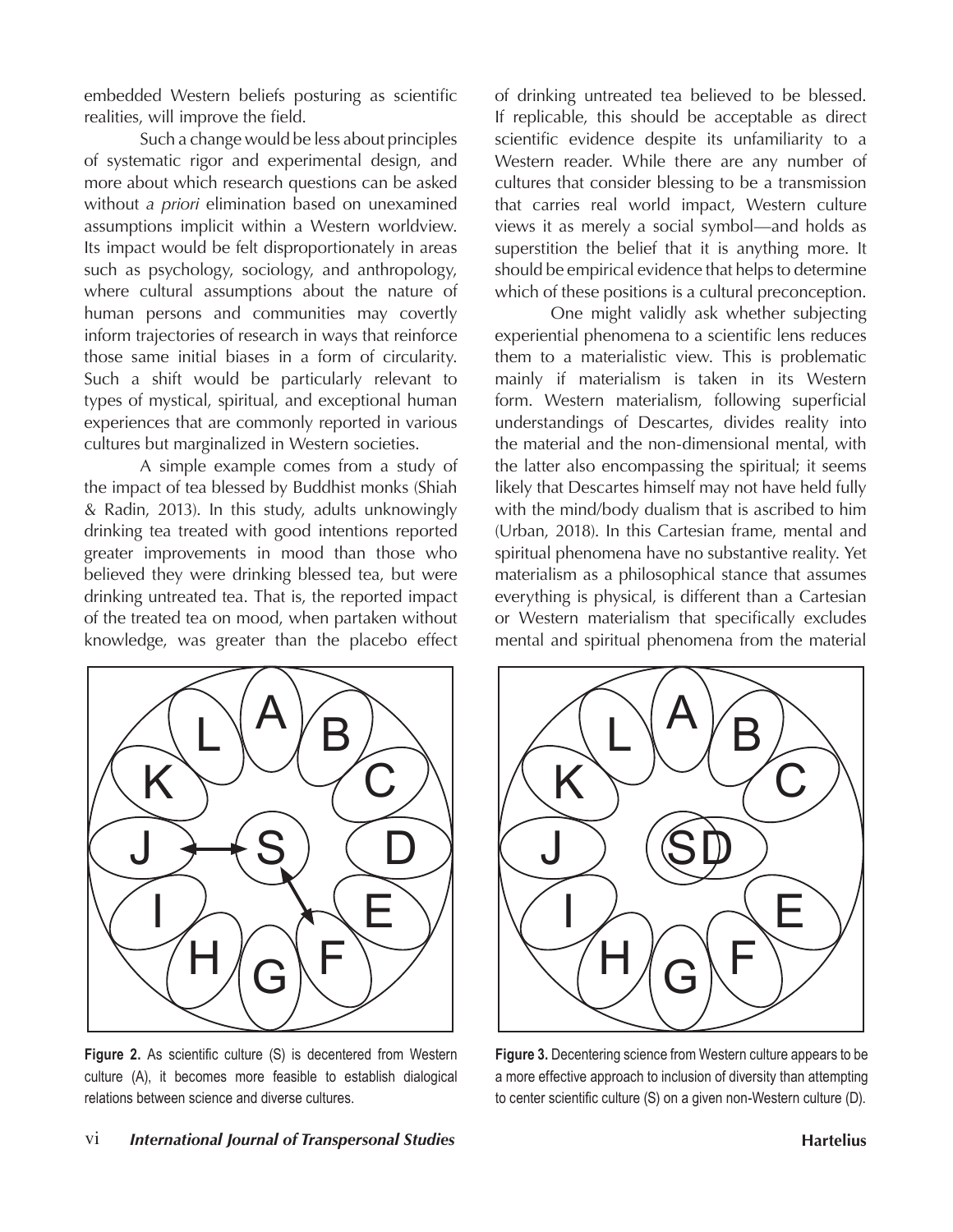domain. A thoroughgoing materialism would necessarily extend the definition of materiality to include these (cf. Strawson, 2006a, 2006b), rather than reducing them to a Western materiality or ascribing them to a transcendent dimension and excluding them from scientific reality. A more expansive materialism would result in an *open naturalism* (Ferrer, 2014) that eschews Western metaphysical preconceptions of materiality.

The primary effect of applying a more expansive materialism to mental and spiritual phenomena is not that these are in any way reduced, but that the *what it is like* to be a living form (Nagel, 1974) is made indelibly real, and the realm of the spiritual is situated firmly in *this world*, implicit and accessible within everyday life. An open naturalism will assume that qualitative mental experience and spiritual phenomena will be *in some way measurable*  because they are real, even if first efforts can only rely on qualitative accounts (Hartelius, 2014). A science decentered from Western attitudes will remain rigorously empirical, but will not exclude exceptional human experiences as "paranormal" or marginalize their study as "parapsychological" on the basis of cultural assumptions (Hartelius, 2016).

Yet one might ask whether such an approach still elevates science—itself a sort of culture—above other forms of human culture. In participatory thought (Ferrer, 2002; Hartelius & Ferrer, 2013), various cultural locations—that is, worldviews and associated schemas—are held in an egalitarian manner, with no one location ascribed more "reality"—or *ontological priority*—than any other. No culture is more "correct" than another, or closer to "truth" than another (cf. Rorty, 1979). Science would be one such location, with no more ontological priority than others (Hartelius, 2019).

This is not to throw the towel into a relativistic soup pot where different schemas and viewpoints all float about to be ladled out at random. A particular schema can and should have *functional priority* in certain contexts, even if this does not confer ontological priority. If the context is a romantic evening, it would likely be unwise to undertake an extended blunt appraisal of a partner's shortcomings and choices of clothing. In this sense, some schemas will have effective priority based on context and purpose, even if this does not make them "more real." In the context of the Bakow and Low (2018) study, the two cultures that would have functional priority would be those of science and Zulu society; the priorities and assumptions of Western culture, pointedly, would have no particular relevance. In a summary of the results, pluralism would be deepened if the perspectives from both the scientific and the Zulu communities were expressed as findings.

Likely it is not possible to create a full separation between science and the assumptions of Western society—or between any scientist and the views of the community in which they were raised. This is no reason to evade the pragmatic and promising task of adopting a more skeptical stance toward notions that are common in Western culture but foreign to many other societies. Psychology cannot and must not be a discipline shaped to the minds of White Europeans and Americans, that then enacts a subtle racism or colonialism (cf. Ferrer, 2002) under the guise of science as it spreads through the world (Hartelius, 2018).

Transpersonal psychology, with its aspiration to be a whole person / all person psychology (term credit to Anna King, personal communication, June, 2020), has maintained a commitment to science alongside a critique of scientism as an ideology (Friedman, 2002, 2015). It is this double commitment to rigorous empirical inquiry and authentic human experience (Hartelius et al., 2018), along with the development of participatory thought (Ferrer, 2002, 2008, 2017), that offers a potential contribution to the development of an effective integrative psychology.

A way to characterize transpersonal psychology that reflects this wider aspiration is as a transformative and integrative psychology of the whole person in intimate relationship with a diverse, interconnected, and evolving world, with special emphasis on exceptional states of consciousness. Such an approach would require collaboration between numerous areas of psychology, bringing together humanistic and positive psychology notions of cultivating human virtues, strengths, and potentials (*transformative*; Starcher & Allen, 2016; Linley et al., 2006), integral psychology's aspirations for a more inclusive and cohesive field (*integrative*; Wilber, 2000),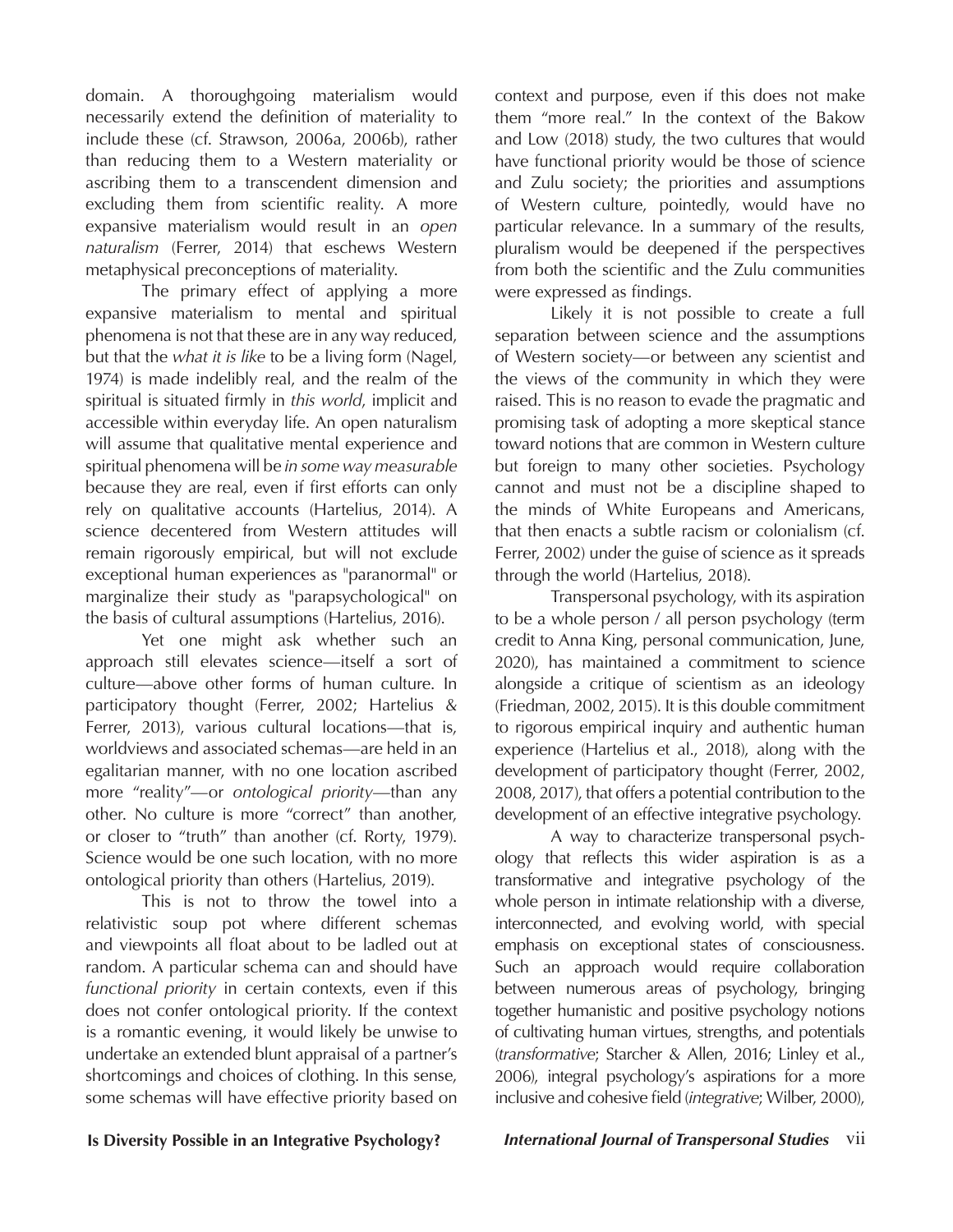a scientific emphasis on critical rigor and empirical evidence (*psychology*), transpersonal psychology's emphasis on inclusion of all aspects of the human person in their social and ecological contexts (*whole person in intimate relationship with world, with special emphasis on exceptional states of consciousness*; Hartelius et al., 2007)—which would necessarily also imply inclusion of cognitive, behavioral, neuroscientific, and other conventional approaches to psychology participatory thought's emancipatory approaches to social justice (*diverse*; Ferrer, 2002), phenomenology's engagement with lived experience as a unified whole (*interconnected*; Wojnar & Swanson, 2007), and process philosophy understandings of human beings and their contexts as inseparable aspects of a dynamic self-organizing system (*evolving world*; Gendlin, 1997; Varela et al., 1974; von Bertalanffy, 1950).

While these integrative aspirations of transpersonal psychology are rather outsized in comparison with its own current capacities, it can offer this vision—rooted in its own historical self-definitions (Hartelius et al., 2007)—along with the outlines of what may be a way to achieve a psychology that is at once more widely inclusive of human diversity and structured in a way that integrates this diversity more effectively.

#### **In This Issue**

This issue has three general section papers, spanning spiritual emergence and emergency, psychedelic-assisted therapy, and Islamic spirituality. The first of these, by Kylie P. Harris, Adam J. Rock, and Gavin I. Clark, entitled, Spiritual Emergenc(y), Psychosis and Personality: Investigating the Role of Schizotypy, considers the role of psychoticlike personality traits in spiritual emergence and emergency. It is well known that the markers of spiritual emergence and spiritual emergency are virtually identical with those of psychosis, with the difference perhaps being more in how the person's condition is held than in its symptomology.

The paper reports on a study with 250 participants that demonstrates measurable differences between individuals with a spiritual emergency and those with clinical psychosis whose prognosis is likely to be poor. This is an invaluable study for clinicians dealing with clients who might be viewed as either psychotic or in the grip of a spiritual emergency.

The next paper, by Kevin O. St. Arnaud, considers Psychedelic-Assisted Psychotherapy for Existential Suffering at the End-of-Life. Drawing on historical and recent studies of the impact of psychedelic-assisted psychotherapy on the potentially devastating distress of existential suffering at the end of life, and from this weaves a theoretical rationale for the use of such interventions for terminal patients. Included are considerations related to the safety and ethical use of psychedelicassisted psychotherapy for end-of-life treatment.

The final general section paper, by Nikos Yiangou, addresses Transpersonal Dimensions in Islamic Spirituality—Islam being a spiritual tradition as yet poorly represented in transpersonal literature. The author covers a broad sweep of Sufi tradition's models of the spiritual journey and offers a view that these provide a holistic approach to the realization of complete humanity.

After the Special Topic Section on Transpersonal Participatory Action Research, edited and introduced by Olga Sohmer, we offer a paper on Assessing the Effectiveness of Core-Shamanism on a Group of Westerners: A Brief Research Report, by Joannic Masson, Yannick Gounden, Charlemagne Simplice Moukouta, Amal Bernoussi, and Antoine Saurat. This qualitative report on the experiences of 27 individuals initiated into therapeutic shamanism suggests that the experience resulted in improvements in the practitioners' lives, increased belief in spirits, the disappearance of allergies, among other beneficial results.

The issue continues with a paper by Stanley Krippner entitled, The Meso-American Goddess Coatlicue: Too Terrifying for the Spaniards, which recounts the story of Spanish invaders who uncovered a buried statue of the goddess Coatlicue and found it so disturbing that they immediately re-interred it. The basalt statue was re-excavated n 1803, and now stands in a museum in Mexico City, and may carry meaningful symbolism about the nature of the archetypal feminine.

> *Glenn Hartelius, Main Editor* **California Institute of Integral Studies**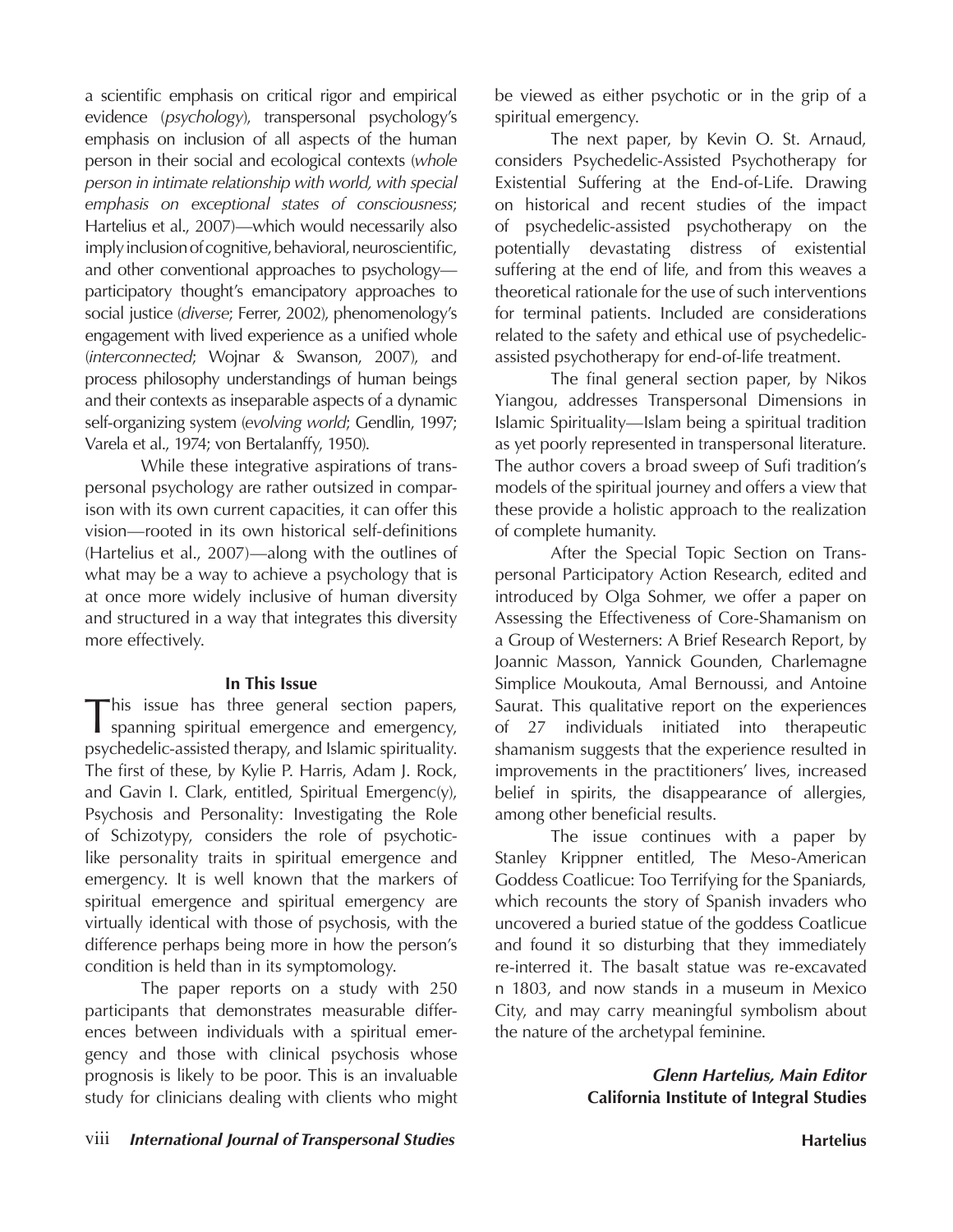#### **References**

- Bakow, R. B., & Low, K. (2018). A South African experience: Cultural determinants of ukuthwasa. *Journal of Cross-Cultural Psychology*, *49*(3) 436–452. https://doi.org/10.1177/002202211775 3546
- Delorme, A., Pierce, A., Michel, L., & Radin, D. (2016). Prediction of mortality based on facial characteristics. *Frontiers in Human Neuroscience*, *10*, Article No. 173. (Retracted) https://doi.org/10.3389/fnhum.2016.00173
- Ferrer, J. N. (2002). *Revisioning transpersonal theory: A participatory vision of human spirituality*. State University of New York Press.
- Ferrer, J. N. (2014). Transpersonal psychology, science, and the supernatural. *Journal of Transpersonal Psychology*, 46(2), 152–186.
- Ferrer, J. N. (2017). *Participation and the mystery: Transpersonal essays in psychology, education, and religion*. State University of New York Press.
- Ferrer, J. N., & Sherman, J. (2008). *The participatory turn: Spirituality, mysticism, religious studies*. State University of New York Press.
- Friedman, H. (2002). Transpersonal psychology as a scientific field. *International Journal of Transpersonal Studies*, *21*, 175–187. https://doi. org/10.24972/ijts.2002.21.1.175
- Friedman, H. (2015). Further developing transpersonal psychology as a science: Building and testing middle-range transpersonal theories. *International Journal of Transpersonal Studies*, *34*(1–2), 55–64. https://doi.org/10.24972/ ijts.2015.34.1-2.55
- Gavura, S. (2013, August 29). The Trojan horse called integrative medicine arrives at another medical school. *Science-Based Medicine*. https://sciencebasedmedicine.org/the-trojanhorse-called-integrative-medicine-arrives-atanother-medical-school
- Gendlin, E.T. (1997). *A process model.* The Focusing Institute.
- Hartelius, G. (2014). What constitutes evidence in an evidence-based psychology of the whole person (Editor's introduction). *International Journal of Transpersonal Studies*, *33*(1),iii–vi.
- Hartelius, G. (2016). Transpersonal is a whole person psychology. *International Journal of Transpersonal Studies*, *35*(2), iii–vi. https://doi. org/10.24972/ijts.2017.36.2.121
- Hartelius, G. (2017). Circular reasoning is not the uroboros: Rejecting perennialism as a psychological theory. *International Journal of Transpersonal Studies*, *36*(2), 121–135. https:// doi.org/10.24972/ijts.2017.36.2.121
- Hartelius, G. (2018). Does spiritual awakening exist? Critical considerations in the study of transformative postconventional development. (Editor's introduction). *International Journal of Transpersonal Studies*, *37*(2), iii–vii. https://doi. org/10.24972/ijts.2018.37.2.iii
- Hartelius, G. (2019). Science and a whole person psychology: Can participatory empiricism ease the way forward? (Editor's introduction). *International Journal of Transpersonal Studies*, *38*(1), iii–xiii. https://doi.org/10.24972/ijts.2019.38.1. iii
- Hartelius, G., Caplan, M., & Rardin, M. A. (2007). Transpersonal psychology: Defining the past, divining the future. *The Humanistic Psychologist, 35*(2), 135–160. https://doi.org/10.1080/08873 260701274017
- Hartelius, G., & Ferrer, J. N. (2013). Transpersonal philosophy: The participatory turn. In H. L. Friedman & G. Hartelius (Eds.), *The Wiley-Blackwell handbook of transpersonal psychology* (pp. 187–202). John Wiley & Sons. https:// doi.org/10.1002/9781118591277.ch1
- Hartelius, G., Krippner, S., & Thouin-Savard, M. I. (2017). Transpersonal and psychology: An experiment in inclusivity and rigor. *International Journal of Transpersonal Psychology*, *36*(1), iii–vi. https://doi.org/10.24972/ijts.2017.36.1.iii
- Hartelius, G., Thouin-Savard, M. I., & Crouch, C. R. (2018). Rigor in the multicultural psychology of the whole person: Embracing the challenge. *International Journal of Transpersonal Psychology*, *37*(1), iii–viii.
- Kozlov, V. V. (2009). Integrative psychology: The return to the subject of psychology. *Russian Psychological Society Moscow*, *2*, 239–261. https://doi.org /10.11621/pir.2009.0 012

**Is Diversity Possible in an Integrative Psychology?** *International Journal of Transpersonal Studies* ix